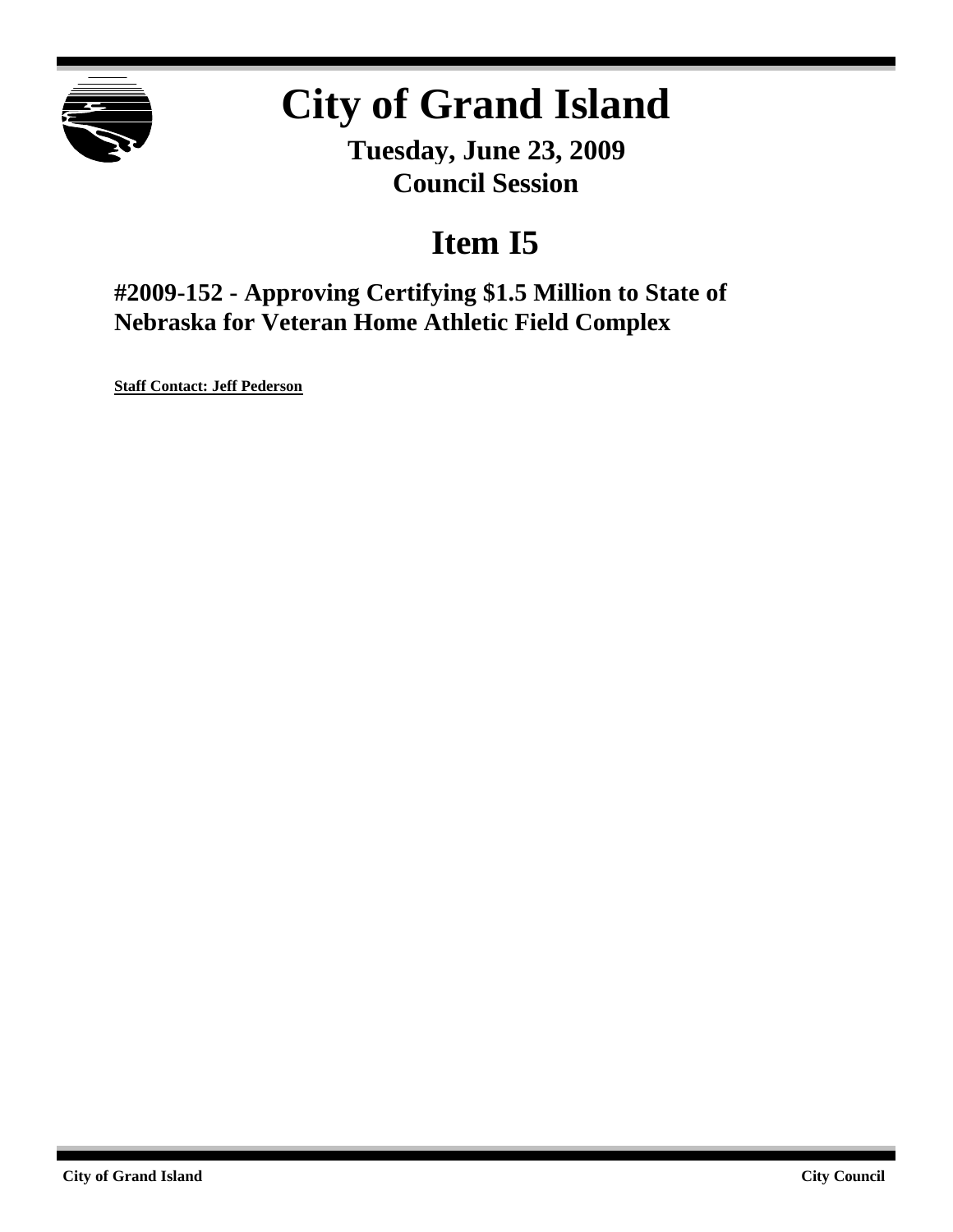### **Council Agenda Memo**

| From:                          | Jeff Pederson, City Administrator                                                                  |  |
|--------------------------------|----------------------------------------------------------------------------------------------------|--|
| <b>Meeting:</b>                | June 23, 2009                                                                                      |  |
| Subject:                       | Approving Certifying \$1.5 Million to State of Nebraska<br>for Veteran Home Athletic Field Complex |  |
| <b>Item <math>\#</math>'s:</b> | $I-5$                                                                                              |  |
| $Presenter(s):$                | Jeff Pederson, City Administrator                                                                  |  |

#### **Background**

With the passage of LB 224 in this Session of the Nebraska Unicameral, replacement of capital facilities lost at Fonner Park due to the location of the Nebraska State Fair became an eligible cost of the State Fair Construction Budget. In recognition of the loss of athletic facilities at Fonner Park due to the location of the State Fair to Grand Island, the Bill specifically allowed for up to \$1.5m of the required city contribution of \$8.5m (to host the State Fair) to become part of the "plan of improvements" for the State Fair through the relocation of existing improvements from the Fonner property to a different site.

#### **Discussion**

LB 224 requires that contributed funds intended for use for replacement of existing improvements be certified in cash or in a legally-binding commitment. Following a process that included site acquisition and the development of a site development Plan, it is desire of the City to utilize the provisions of LB 224 to allow the construction of replacement fields for \$1.5m to count towards the city contribution of \$8.5m. This Resolution sets forth a procedure whereby the City will place \$1.5m in Trust by July 1 in order to satisfy that requirement.

The City will use a local lending institution for the purposing of establishing the Trust Account, and all project transactions will be administered through the Trust.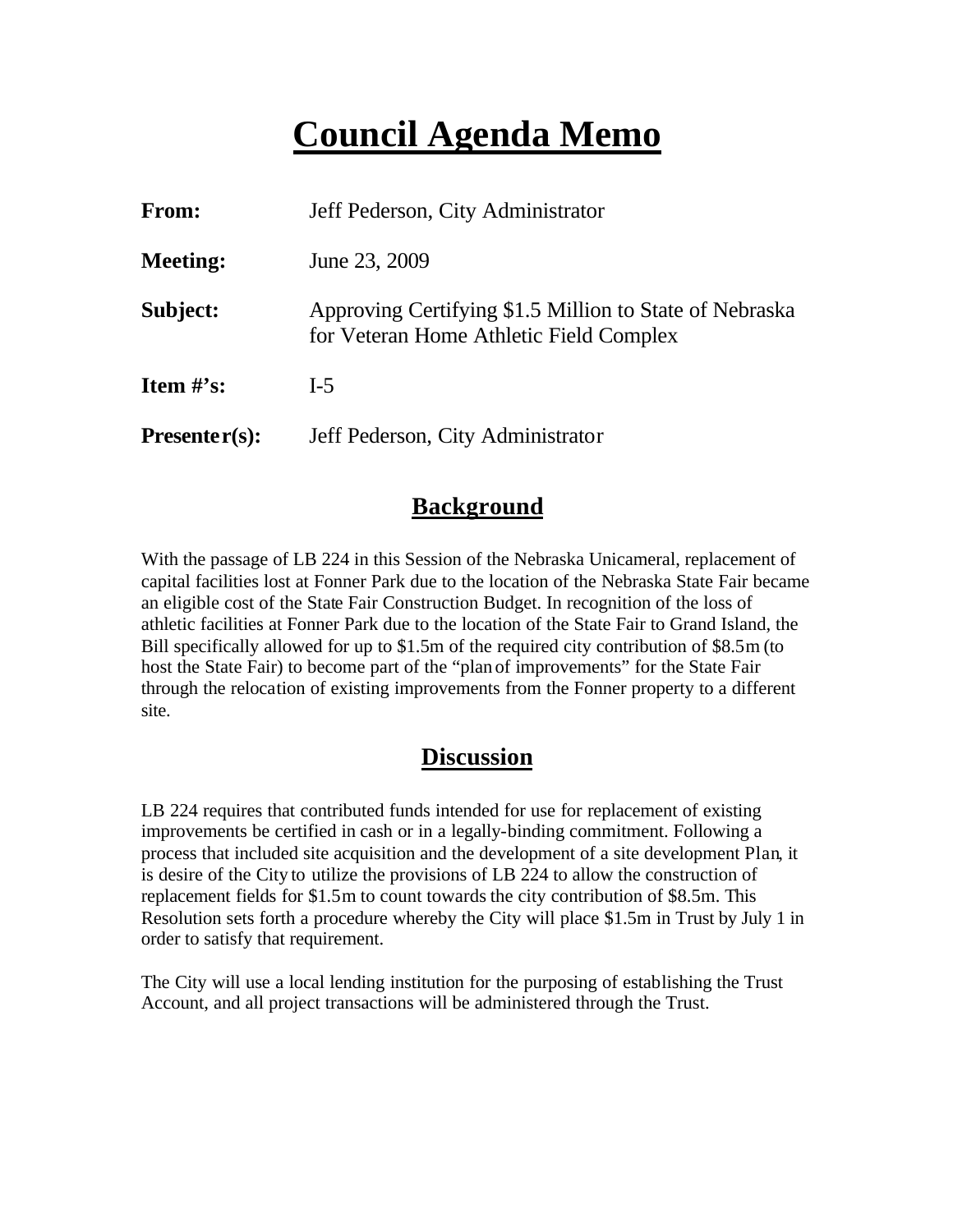### **Alternatives**

It appears that the Council has the following alternatives concerning the issue at hand. The Council may:

- 1. Move to approve
- 2. Refer the issue to a Committee<br>3. Postpone the issue to future date
- Postpone the issue to future date
- 4. Take no action on the issue

#### **Recommendation**

City Administration recommends that the Council pass Resolution No. 2009-152 authorizing the placement of \$1.5m in a Trust Account for the purpose of construction of replacement athletic facilities.

### **Sample Motion**

Move to approve Resolution #2009-152.